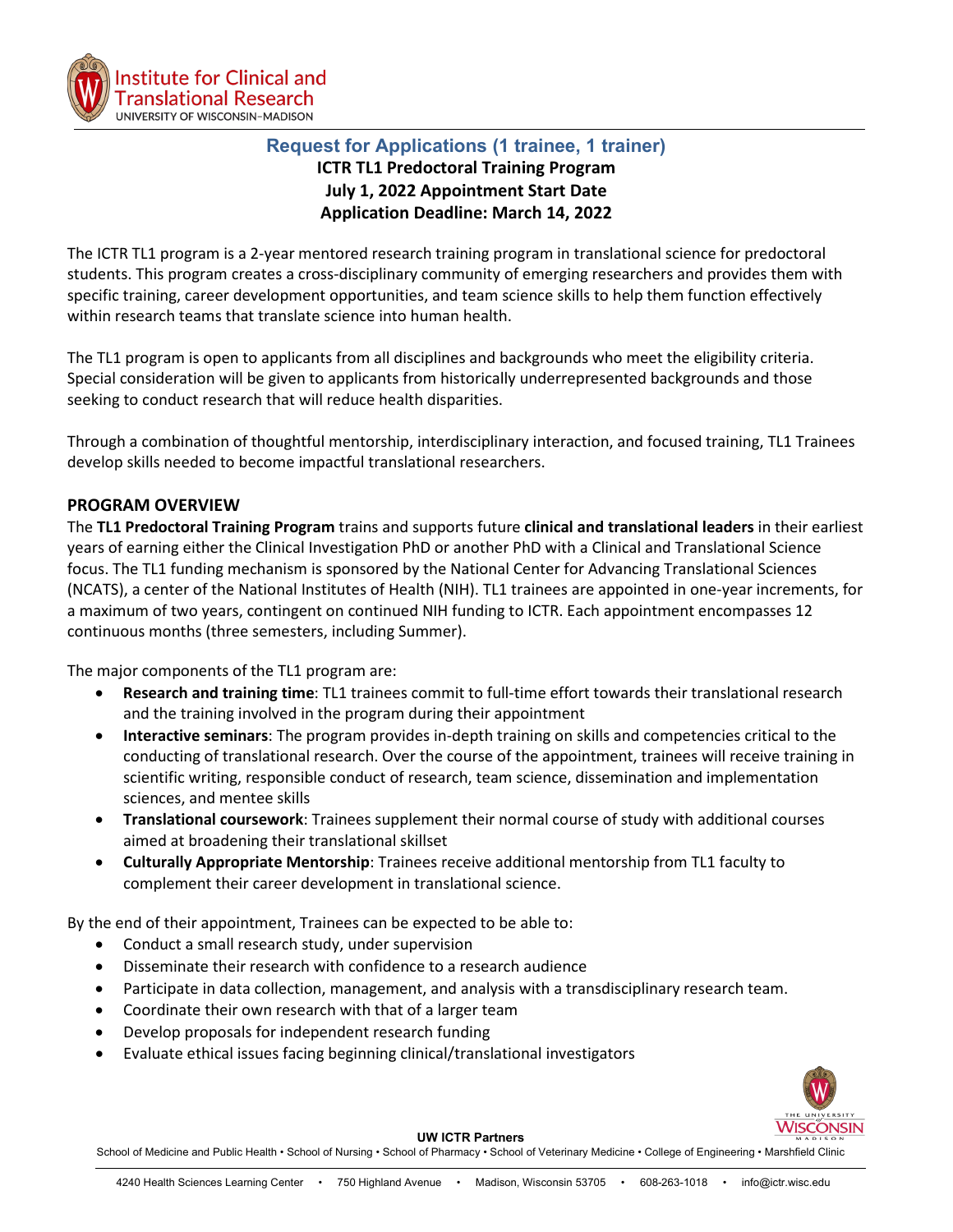

- Communicate research effectively with diverse audience
- Articulate how their research can lead to health equity

## **FUNDING**

The ICTR TL1 program supports trainees with the following:

- **Stipend**: Trainees receive monthly predoctoral stipends, which are uniformly set for all trainees by the National Institutes of Health.
- **Tuition and Segregated Fees**: The TL1 program will pay full-time tuition to support the trainee in supplementing their course of study with required translational coursework
- **Travel funds**: Trainees will receive up to \$2400 in funding to support dissemination activities

Trainees will need to secure funding from alternative sources (F30 or F31 awards, the trainer's funding, teaching assistantships) following their appointment in the TL1 program.

### **ELIGIBILITY REQUIREMENTS**

The TL1 program welcomes applications from students seeking a PhD at the University of Wisconsin – Madison or combined PhD/health professional degree. Trainees must have pre-dissertator status at the time of appointment and take a full graduate course load (at least 8 credits in Fall and Spring, 2 credits in Summer).

Current and prospective TL1 predoctoral trainers (mentors) are encouraged strongly to support well-qualified applicants who meet the NIH definition of Traditionally Underrepresented Groups. Trainers are expected to complete mentor training and participate in the mentor meetings and writing workshop. All trainers must present evidence of formal mentor training, either through ICTR-sponsored training or online asynchronous training (i.e., University of Minnesota).

#### **Eligible Students must:**

- **Hold** a bachelor's degree at the start of the TL1 appointment
- **Be** a U.S. citizen or permanent resident in the U.S.
- Be **enrolled in** the PhD Graduate Program in Clinical Investigation or other PhD degree program with a focus on clinical and translational science
- **Secure** a faculty mentor (trainer) with a clinical or translational project who is committed to participating in the structured training program
- **Commit** to pursuing research training in clinical or translational science. Students interested in basic science training are advised to seek support from another UW-Madison T32 grant

#### **Applicants must not:**

- Receive salary support from other federal sources during TL1 training
- Have previously received five years or more of NRSA support in aggregate at the predoctoral level, including any combination of support from institutional training grants and individual fellowship awards (six years for dual degree students)

#### **COURSEWORK**

Trainees will select from several training options based on their prior course work, area of study, and career goals (see required courses below, listed under certificate and non-certificate options). TL1 trainees will pursue their



**UW ICTR Partners**

School of Medicine and Public Health • School of Nursing • School of Pharmacy • School of Veterinary Medicine • College of Engineering • Marshfield Clinic